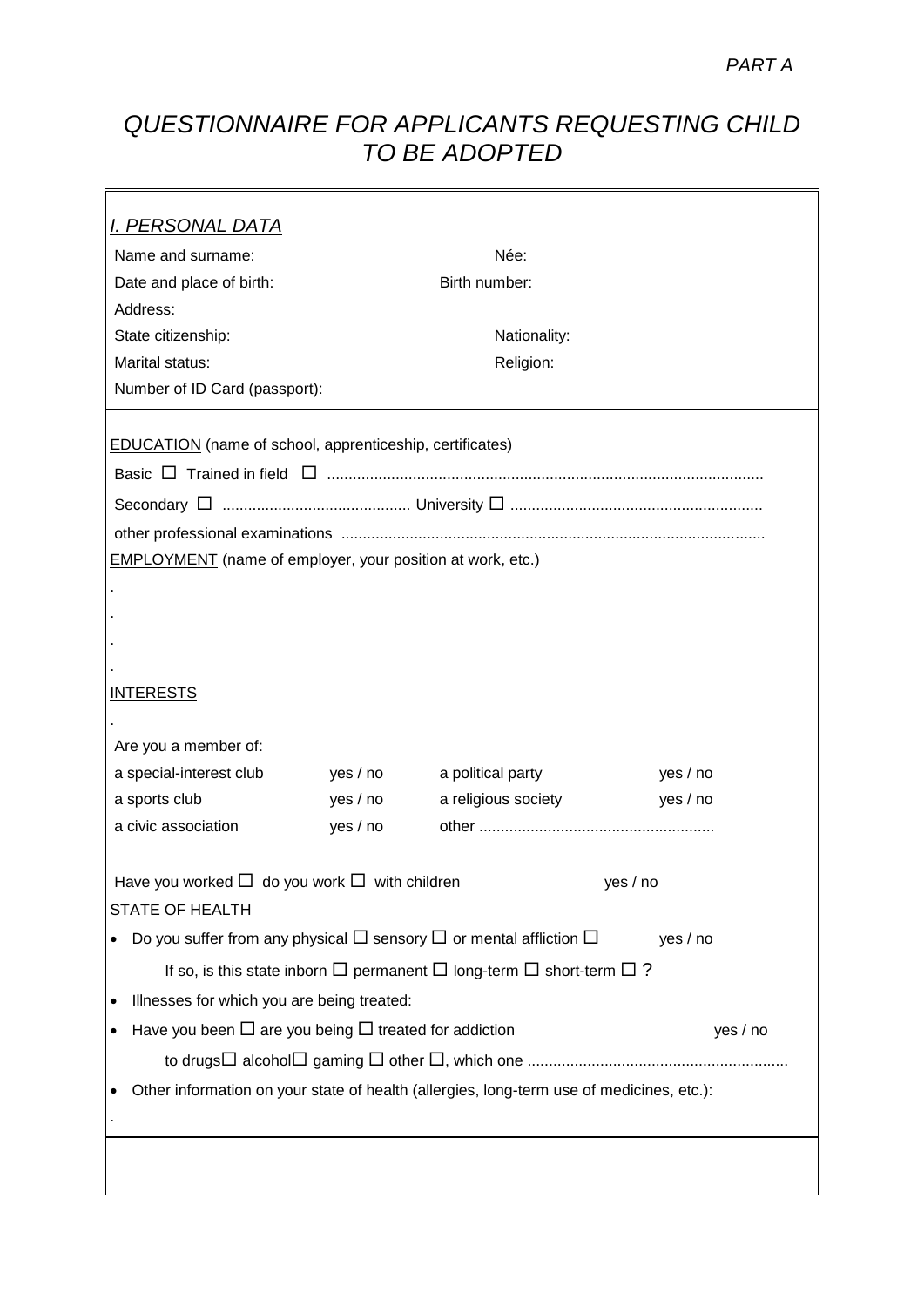| <b>PARENTS</b>                                                                                                                            |           |               |                                 |
|-------------------------------------------------------------------------------------------------------------------------------------------|-----------|---------------|---------------------------------|
| Mother                                                                                                                                    |           |               |                                 |
| Name and surname:                                                                                                                         |           |               | Née:                            |
| Date and place of birth:                                                                                                                  |           |               |                                 |
| Year of death:                                                                                                                            |           |               |                                 |
| Cause of death:                                                                                                                           |           |               |                                 |
|                                                                                                                                           |           |               |                                 |
| Father                                                                                                                                    |           |               |                                 |
| Name and surname:                                                                                                                         |           |               |                                 |
| Date and place of birth:                                                                                                                  |           |               |                                 |
| Year of death:                                                                                                                            |           |               |                                 |
| Cause of death:                                                                                                                           |           |               |                                 |
|                                                                                                                                           |           |               |                                 |
| Siblings                                                                                                                                  |           |               |                                 |
| yes / no                                                                                                                                  | how many: |               | your position (1st, 3rd, etc.): |
|                                                                                                                                           |           |               |                                 |
| <b>MARRIAGE</b>                                                                                                                           |           |               |                                 |
| Spouse                                                                                                                                    |           |               |                                 |
| Name and surname:                                                                                                                         |           | Née:          |                                 |
| Date and place of birth:                                                                                                                  |           | Birth number: |                                 |
| Date of marriage:                                                                                                                         |           |               |                                 |
| How long did you know each other before marriage:                                                                                         |           |               |                                 |
| How long did you live together before marriage:                                                                                           |           |               |                                 |
| Ordinal number of marriage:                                                                                                               |           |               |                                 |
| If you have been divorced:                                                                                                                |           | how often:    | in which year:                  |
| Who proposed the divorce and for what reason:                                                                                             |           |               |                                 |
|                                                                                                                                           |           |               |                                 |
|                                                                                                                                           |           |               |                                 |
| Children from previous marriages                                                                                                          |           | yes / no      | how many:                       |
| Are you in contact with the children                                                                                                      |           | yes / no      | how often:                      |
|                                                                                                                                           |           |               |                                 |
| yes / no<br>Is there anyone else living in your household<br>(who, why, how long, how does he/she participate in life of household, etc.) |           |               |                                 |
|                                                                                                                                           |           |               |                                 |
|                                                                                                                                           |           |               |                                 |
|                                                                                                                                           |           |               |                                 |
|                                                                                                                                           |           |               |                                 |
|                                                                                                                                           |           |               |                                 |
|                                                                                                                                           |           |               |                                 |
|                                                                                                                                           |           |               |                                 |
|                                                                                                                                           |           |               |                                 |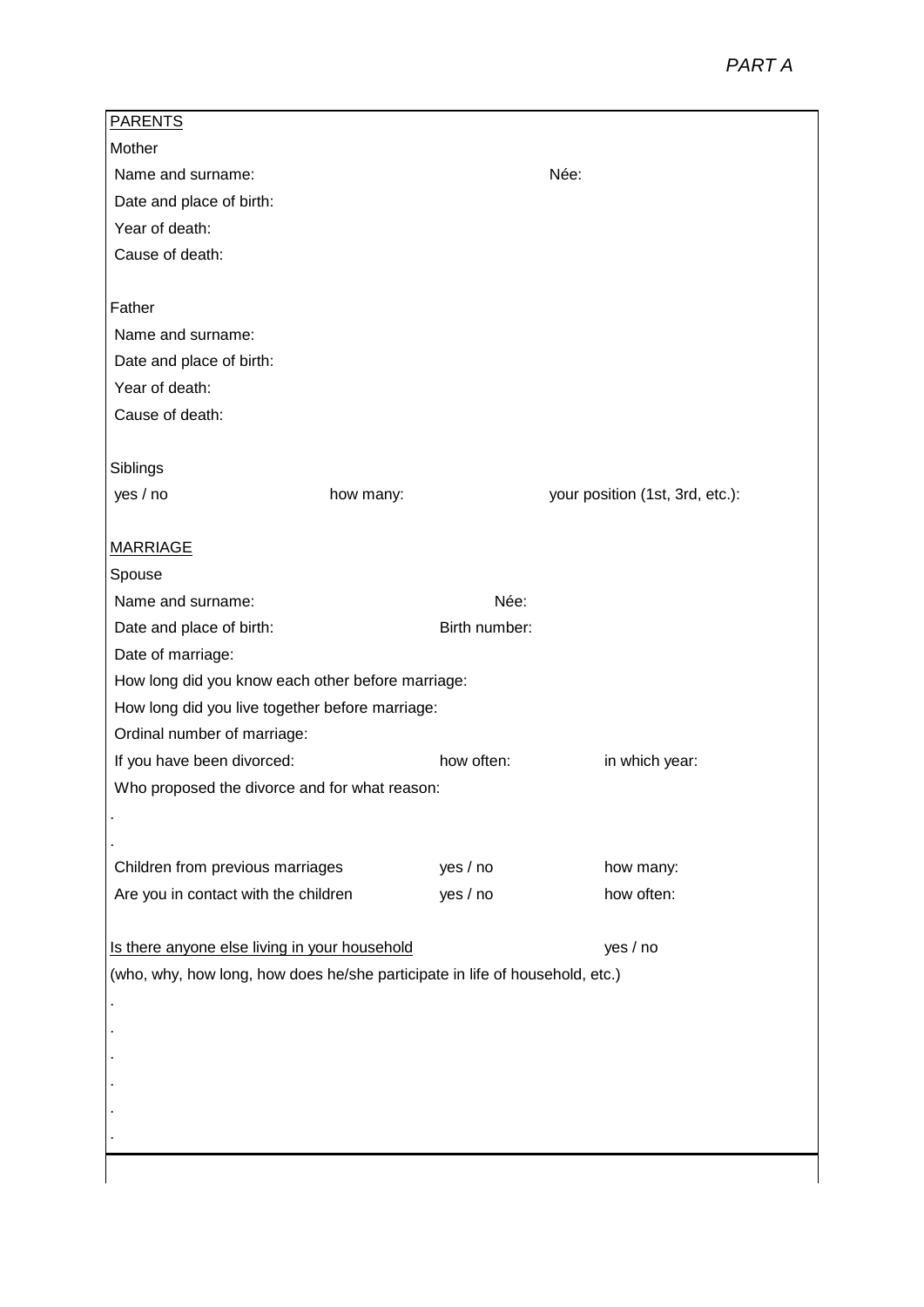|                                                                                           | (State how you live, size of flat or house, have you a garden, facilities at home and in environs, etc.) |  |  |  |  |  |
|-------------------------------------------------------------------------------------------|----------------------------------------------------------------------------------------------------------|--|--|--|--|--|
|                                                                                           |                                                                                                          |  |  |  |  |  |
|                                                                                           |                                                                                                          |  |  |  |  |  |
|                                                                                           |                                                                                                          |  |  |  |  |  |
| State ownership of house of flat in which you live                                        |                                                                                                          |  |  |  |  |  |
|                                                                                           |                                                                                                          |  |  |  |  |  |
| <b>OTHER PROPERTY RELATIONSHIPS</b>                                                       |                                                                                                          |  |  |  |  |  |
|                                                                                           |                                                                                                          |  |  |  |  |  |
|                                                                                           |                                                                                                          |  |  |  |  |  |
|                                                                                           |                                                                                                          |  |  |  |  |  |
| <b>YOUR FINANCIAL SITUATION</b>                                                           |                                                                                                          |  |  |  |  |  |
| Regular income<br>yes / no<br>amount:                                                     |                                                                                                          |  |  |  |  |  |
| Non-regular, occasional income<br>yes / no                                                |                                                                                                          |  |  |  |  |  |
| State social support benefits<br>yes / no<br>which:<br>amount:                            |                                                                                                          |  |  |  |  |  |
|                                                                                           |                                                                                                          |  |  |  |  |  |
| Social care benefits<br>which:<br>yes / no<br>amount:                                     |                                                                                                          |  |  |  |  |  |
|                                                                                           |                                                                                                          |  |  |  |  |  |
| Obligatory alimony determined by court yes / no<br>amount:                                |                                                                                                          |  |  |  |  |  |
| Other payments obligations<br>yes / nowhich:<br>amount:                                   |                                                                                                          |  |  |  |  |  |
|                                                                                           |                                                                                                          |  |  |  |  |  |
|                                                                                           |                                                                                                          |  |  |  |  |  |
|                                                                                           |                                                                                                          |  |  |  |  |  |
| <u>II. DATA ON CHILDREN</u>                                                               |                                                                                                          |  |  |  |  |  |
| 1. Name and surname:                                                                      |                                                                                                          |  |  |  |  |  |
| Date of birth:<br>Present address:                                                        |                                                                                                          |  |  |  |  |  |
| Child is own $\Box$ adopted $\Box$ in foster care $\Box$ spouse's $\Box$ other $\Box$     |                                                                                                          |  |  |  |  |  |
| State of health:                                                                          |                                                                                                          |  |  |  |  |  |
| Has undergone common childhood illnesses:                                                 |                                                                                                          |  |  |  |  |  |
| • suffers from physical $\Box$ sensory $\Box$ or mental handicap $\Box$<br>yes / no       |                                                                                                          |  |  |  |  |  |
| if yes, is this state inborn $\Box$ permanent $\Box$ long-term $\Box$ short-term $\Box$ ? |                                                                                                          |  |  |  |  |  |
| is undergoing long-term treatment:<br>$\bullet$                                           |                                                                                                          |  |  |  |  |  |
| Other information:                                                                        |                                                                                                          |  |  |  |  |  |
|                                                                                           |                                                                                                          |  |  |  |  |  |
| 2. Name and surname:                                                                      |                                                                                                          |  |  |  |  |  |
| Date of birth:<br>Present address:                                                        |                                                                                                          |  |  |  |  |  |
| Child is own $\Box$ adopted $\Box$ in foster care $\Box$ spouse's $\Box$ other $\Box$     |                                                                                                          |  |  |  |  |  |
|                                                                                           |                                                                                                          |  |  |  |  |  |